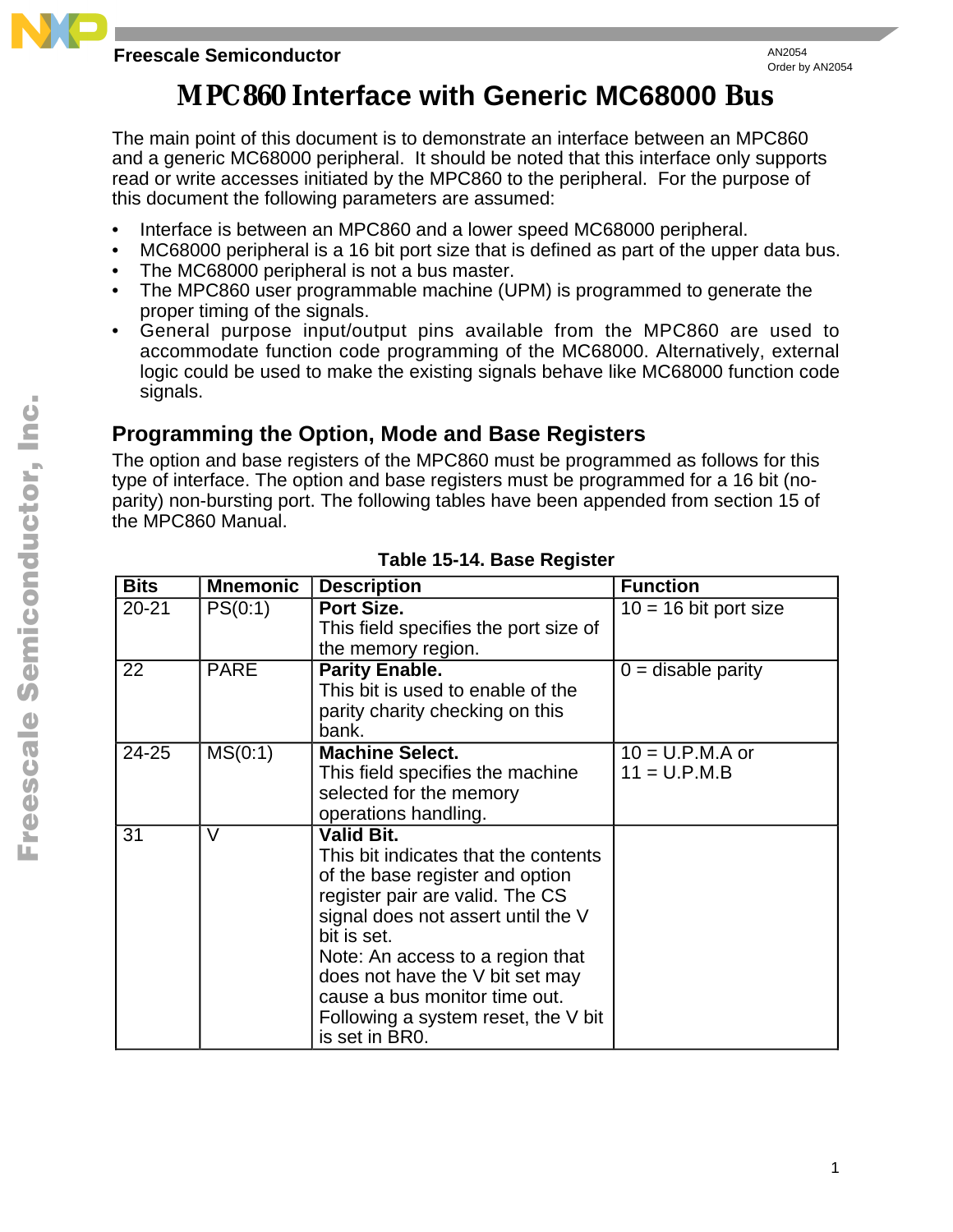

| <b>Bits</b> | <b>Mnemonic</b> | <b>Description</b>                                                                                                                                                                                                                                                                          | <b>Function</b>                                                                                                |
|-------------|-----------------|---------------------------------------------------------------------------------------------------------------------------------------------------------------------------------------------------------------------------------------------------------------------------------------------|----------------------------------------------------------------------------------------------------------------|
| 20          | <b>SAM</b>      | <b>Start Address Multiplex.</b><br>This attribute determines how the<br>address is output on the first cycle<br>of an external memory access<br>read or write when the memory<br>access is handled by UPMA or<br>UPMB.                                                                      | $0 =$ Address pins are the<br>address requested by<br>the internal master.<br>Disable address<br>multiplexing. |
| 23          | BI              | <b>Burst Inhibit.</b><br>This attribute decides whether or<br>not this memory bank supports<br>burst accesses. In a non-burst<br>case, the memory controller drives<br>the BI signal active when<br>accessing this memory region.<br>Following a system reset, the BI<br>bit is set in OR0. | 1= Drive BI asserted. The<br>bank does not<br>support burst<br>accesses.                                       |

#### **Table 15-15. Option Register**

| <b>Bits</b> | <b>Mnemonic</b> | <b>Description</b>                            | <b>Function</b>           |
|-------------|-----------------|-----------------------------------------------|---------------------------|
| 8           | <b>PTAE</b>     | <b>Periodic Timer A Enable.</b>               | $0 =$ Periodic timer A is |
|             |                 | This bit allows the periodic timer A          | disabled                  |
|             |                 | to request service. Note: Following           |                           |
|             |                 | a system reset, the PTAE bit is               |                           |
|             |                 | reset.                                        |                           |
| 19          |                 | GPL_A4DIS GPL_A4 Output Line                  | $1 = UPWAITA/GPL A4$      |
|             |                 | <b>Disable. This bit determines if the</b>    | behaves as a              |
|             |                 | UPWAITA*/ GPL_A4* pin will                    | <b>UPWAITA</b> when:      |
|             |                 | behave as an output line                      | The G4T4/DLT3 bit in      |
|             |                 | controlled by the corresponding               | the UPMA is               |
|             |                 | bits in the UPMA array (GPL4A <sup>*</sup> ). | interpreted as DLT3.      |
|             |                 | Note: Following a system reset,               | The G4T3/WAEN bit         |
|             |                 | the GPL_A4DIS bit is set.                     | in the UPMA is            |
|             |                 |                                               | interpreted as WAEN.      |

#### **Programming the Signals for a Successful MPC860 and MC6800 Generic Bus Interface:**

For this interface the MPC860 signals are programmed to communicate with the MC68000 Bus. With examination of the timing specifications, the MPC860 can be programmed to interface with any of the MC68000 peripherals. In each case the UPM can be programmed to accommodate different part speeds.

The active low MPC860 chip select signal is programmed to the MC68000 address strobe. The chip select's assertion can be interpreted as a MC68000 address strobe to emulate the MC68000 bus operation. Because you can directly manipulate chip select timing via the UPM, you can reproduce the timing of the MC68000 AS\* signal.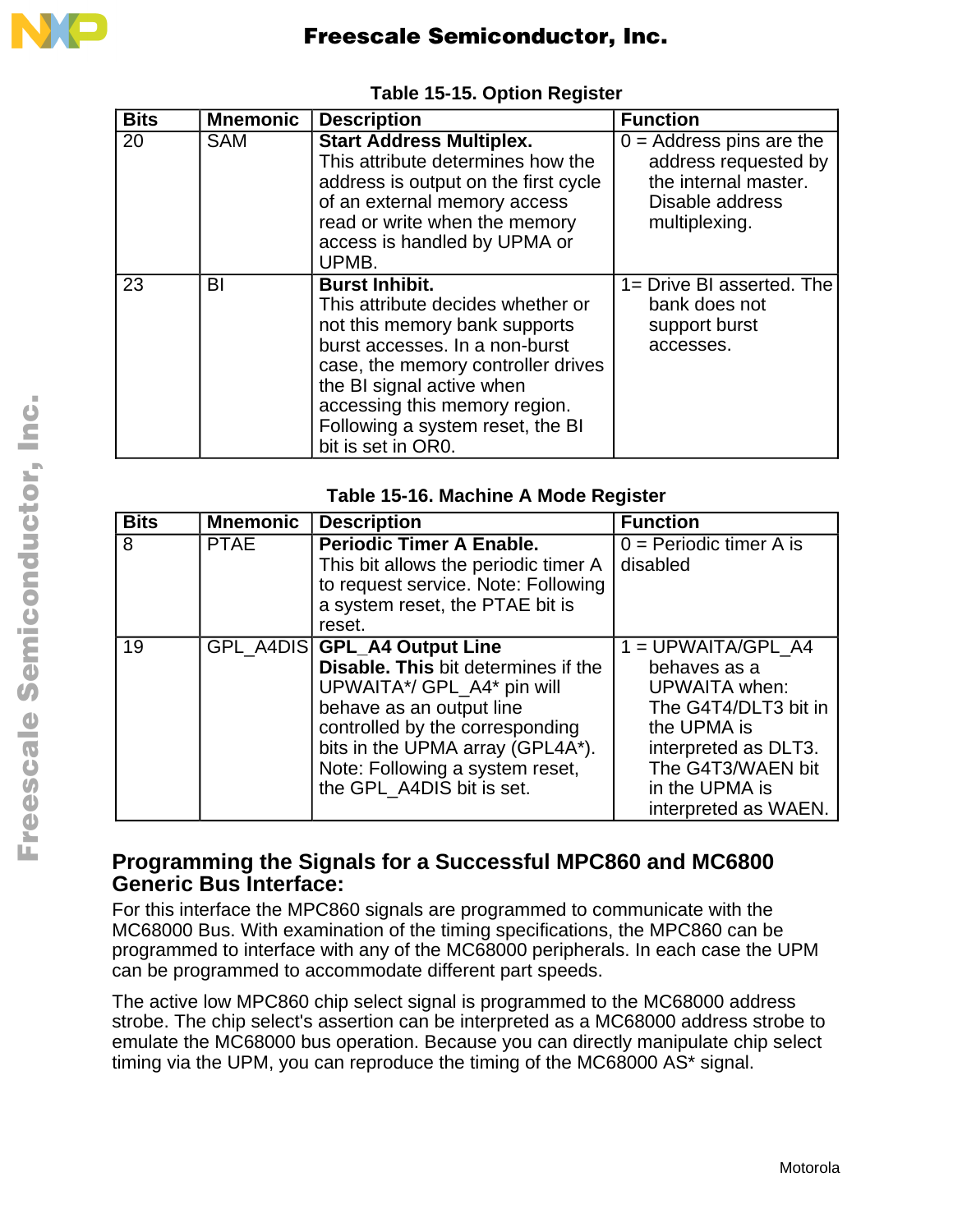

The active low signals BS[0] and BS[1] can be programmed for the upper and lower data strobe signals of the MC68000. BS[0] and BS[1] correspond with the byte lanes of the upper half of the data bus. The timing of these BS\* signals can also be directly manipulated via the UPM, enabling emulation of the MC68000 UDS\* and LDS\* signals.

The Read/Write signal of the MPC860 can directly communicate with the same signal on the MC68000. The timing is not a problem since the read/write signal is asserted directly after the transfer start signal.

When programming the function codes of the MC68000 bus, strict attention must be paid to the function code outputs. For the following explanation please refer to page 13- 35 of the MPC860 User's Manual and page 3-9 of the MC68000 User's Manual. For the purpose of this example, UPM general purpose IN/OUTPUT lines are used to perform as function code signals. Timing of these signals is not critical, they merely must stay constant throughout the access to the MC68000 peripheral. However, only one function code may be programmed. It is also possible to generate the function codes in the hardware. Please see Figure 1-1 through Figure 1-3 for a detailed diagram of the interface and the function code hardware. Note that this configuration does not support the MC68000 IACK signals. This only supports the following four function codes: supervisor program, supervisor data, user program and user data.

The DTACK\* signal must be handled by an external OR gate. This will generate an UPWAIT signal until the AS\* and DTACK\* signals are asserted. The UPM output signals will freeze as long as UPWAIT is asserted. The UPWAIT signal becomes de-asserted when the DTACK\* signal is asserted by the MC68000 peripheral. Figures 1-1 and 1-3 show the complete interface and timing diagram.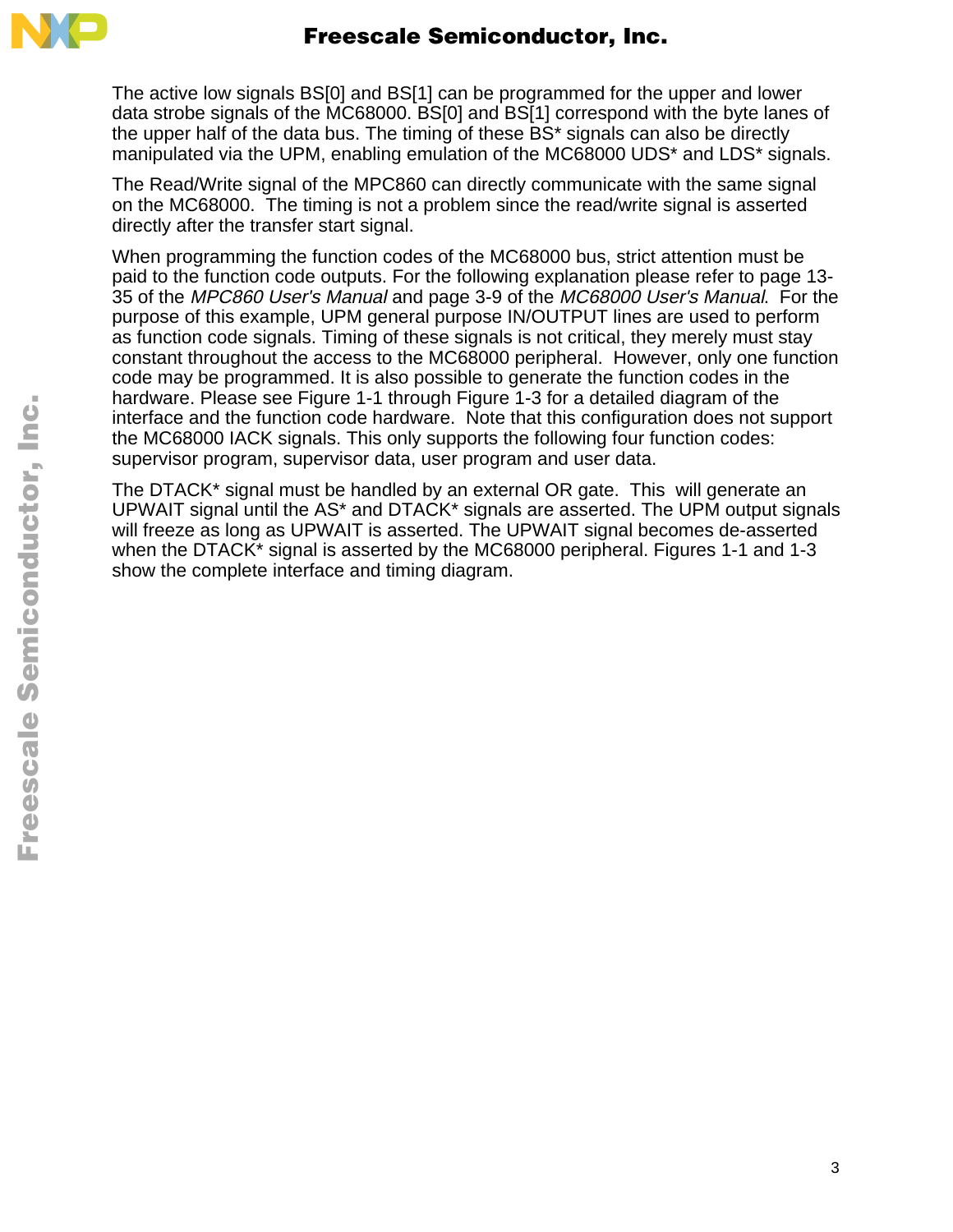